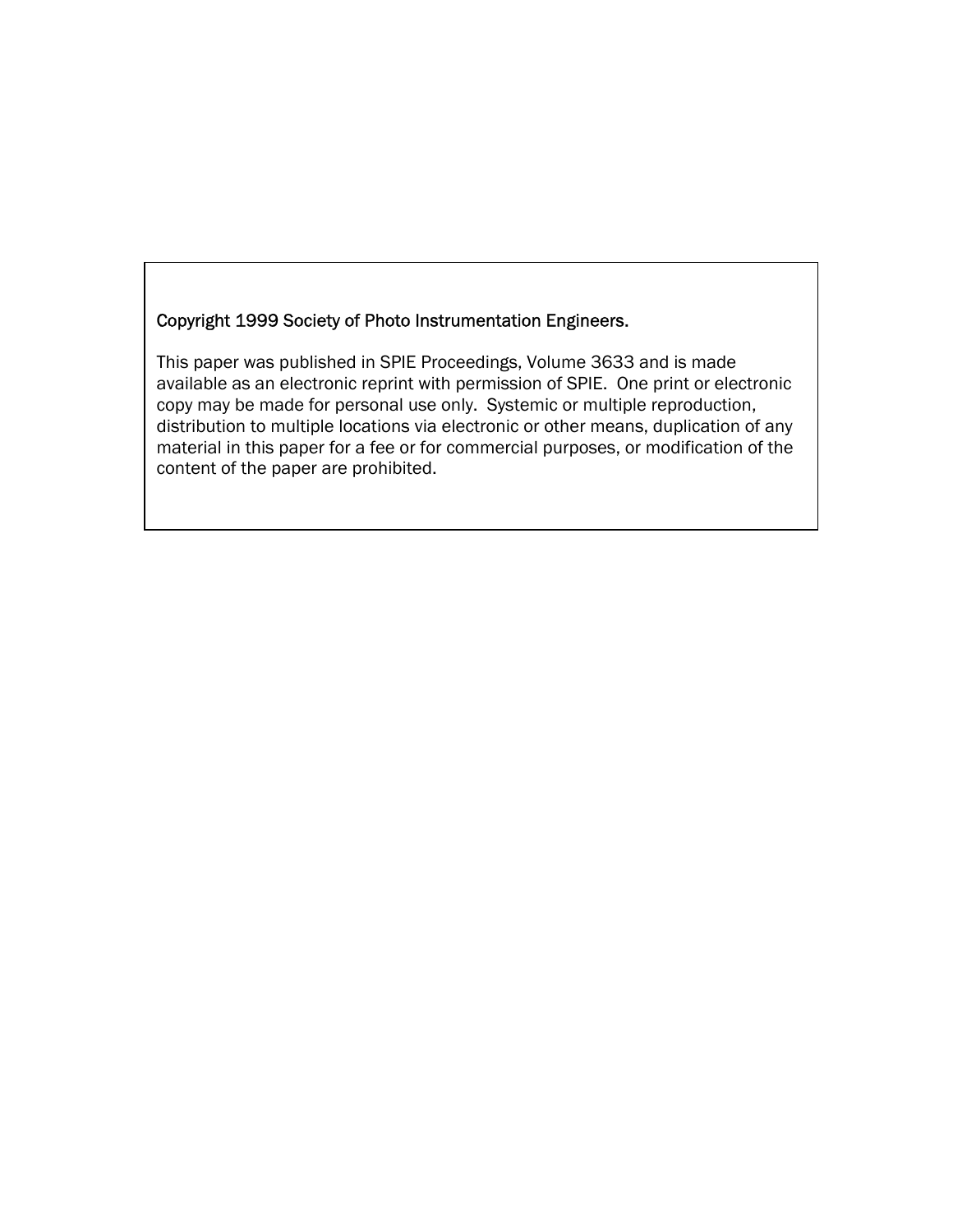# **Broadband Phase Modulating System for White-Light Fourier Transformations**

J. E. Stockley<sup>a</sup>, S. A. Serati<sup>a</sup>, D. Subacius<sup>a</sup>, K. J. McIntyre<sup>b</sup> and K. F. Walsh<sup>b</sup>

<sup>a</sup> Boulder Nonlinear Systems, Inc. 450 Courtney Way Unit 107 Lafayette CO 80026

<sup>b</sup> Rochester Photonics Corporation, 330 Clay Road Rochester NY 146123

#### **ABSTRACT**

We discuss a white-light processing system that produces a dynamic, achromatic Fourier transformation over the visible spectrum. The system includes an achromatic Fourier transform lens system and a lowdispersion spatial light modulator.

A programmable phase mask can only write patterns with a spatial frequency appropriate for one wavelength. However, this problem is resolved by scaling broadband light from a point source to a common spatial frequency using an achromatic Fourier transformer. Then, the programmable phase mask must produce the same phase profile for all wavelengths. Using a chiral smectic liquid crystal (CSLC) spatial light modulator can minimize the wavelength dependence of the phase shifting elements. Phase modulation is accomplished by re-orientation of the optic axis in a plane transverse to the direction of propagation in a manner similar to mechanical rotation of a waveplate. The position of the optic axis is the same for all wavelengths and ideally so is the induced phase shift.

We present experimental far field diffraction patterns due to a CSLC spatial light modulator that produces a binary broadband phase mask and an achromatic Fourier transform lens system. An analog modulator is also introduced. Applications for this technology include optical processing, beam steering and adaptive optics.

**Keywords:** achromatic, Fourier, transform, chiral, smectic, liquid, crystal, gratings, broadband, phase

#### **1. INTRODUCTION**

White light Fourier transforms are of interest because incoherent processing in general reduces the noise associated with optical system imperfections over that of coherent systems<sup>1</sup>. In addition white-light transformation holds forth the promise of optical filtering and correlation based on spectral content. Broadband optical processing systems exhibit chromaticity due to the wavelength dependence of the phase filter and due to propagation to the far field. A similar problem occurs in steering broad band light and it has previously been suggested by Watson et. al.<sup>2</sup> that one solution is to use an achromatic Fourier transformer and an array of broadband phase shifters. We have previously analyzed the potential for broadband beam steering based on an implementation using an achromatic Fourier transformer and a low dispersion chiral smectic liquid crystal grating<sup>3</sup>.

Propagation dispersion can be resolved by using an achromatic Fourier transformer. Spatially coherent achromatic Fourier transformers have been investigated in the past because of their unique treatment of broadband light<sup>4,5</sup>. This type of lens system scales broadband light from a common location in one focal plane to a common spatial resolution in another.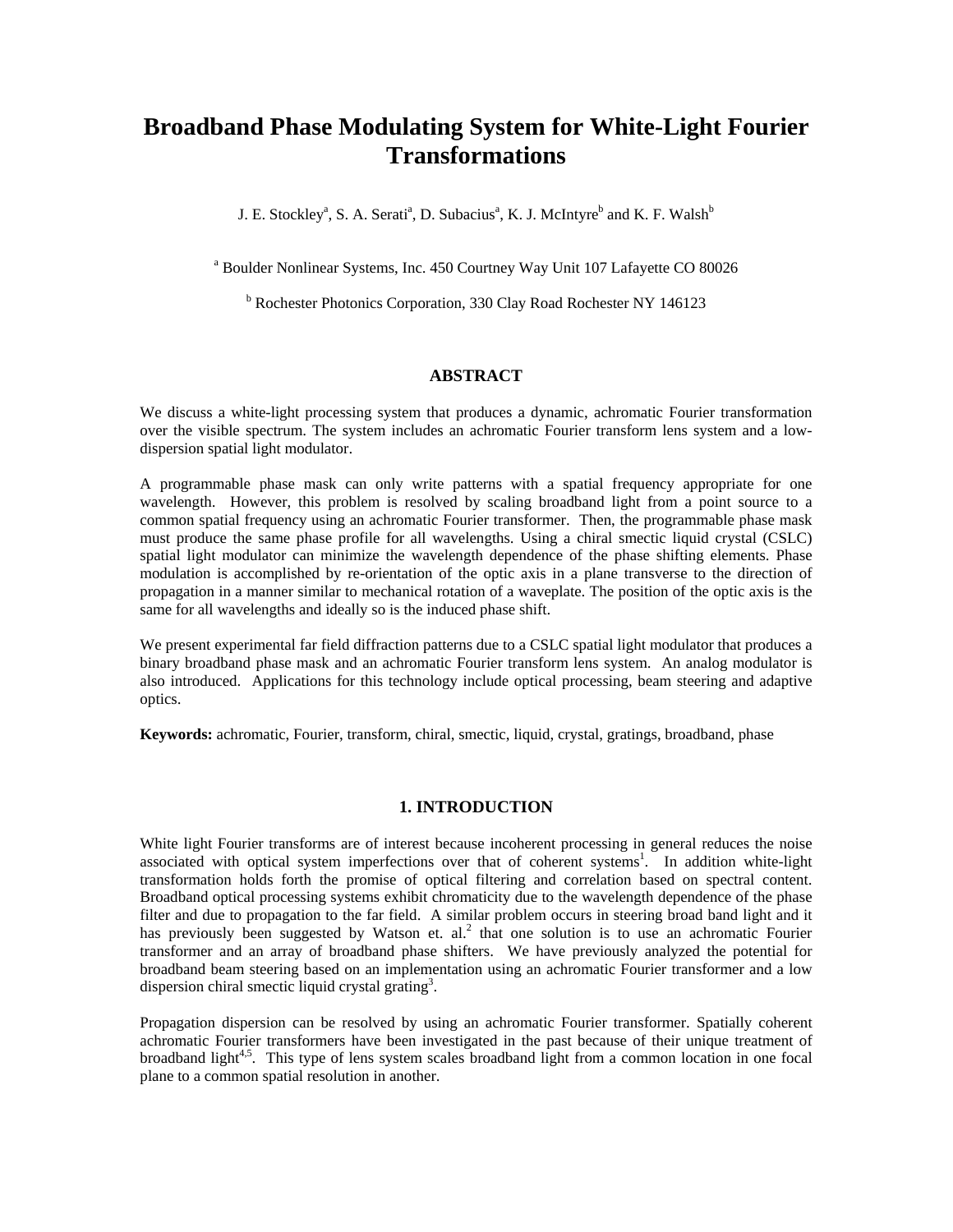For real-time optical processing applications, a dynamic phase filter can be implemented using a spatial light modulator (SLM). Commonly used phase-only SLM technologies, employ optical path difference (OPD) modulation. For OPD modulation, the phase shift for different wavelengths becomes distorted, since the path length difference that produces a certain phase shift for red light is not the same path difference needed for blue light. That is, blue light is phase shifted more than red light by the same path difference. This is true for deformable mirrors as well as nematic liquid crystal devices. However, the problem is worse for nematic LC phase shifters, since the dispersion of the LC material amplifies the problem. For liquid crystal, the OPD is given by

$$
OPD = \frac{2\pi \; n_e(V) \, d}{\lambda} \quad . \tag{1}
$$

Here  $n_e(V)$  is the voltage induced change in the extraordinary index of refraction, d is the liquid crystal layer thickness and  $\lambda$  is the wavelength of the optical field.

As an example, Figure 1 shows how a linear phase profile becomes more disrupted as the OPD and LC material dispersion increases the phase error with decreasing wavelength. If the phase profile is an ideal linear ramp with modulo  $2\pi$  resets, then at the design wavelength of the modulating elements (profile a) most of the energy is diverted into the first diffracted order. However, at other wavelengths (profiles b and c), more energy is scattered into higher spatial frequencies.



Figure 1. Wavelength-dependent, phase ramp profiles produced by a nematic liquid crystal phase-only modulator designed for operation at 650nm.

The wavelength dependence of a phase modulating SLM can be reduced by using a chiral smectic liquid crystal (CSLC) retarder as the modulating medium. These devices operate on the principle of polarization modulation. That is, manipulation of the polarization produces a change in optical phase. This polarization modulation is accomplished by re-orientation of the optic axis in a plane transverse to the direction of propagation in a manner similar to mechanical rotation of a waveplate. With a CSLC waveplate, the molecular tilt in the transverse plane changes as a function of applied electric field. This rotates the optic axis of the CSLC modulator. The position of the optic axis is the same for all wavelengths and ideally so is the induced phase shift.

Below, the performance of an achromatic Fourier transform (AFT) lens is presented. This is followed by the demonstration of dynamic achromatic Fourier transforms produced by a system comprised of the AFT and a low dispersion, binary switching, liquid crystal SLM. A low dispersion, analog phase SLM is introduced next, including design and proof of principle operation. Potential applications for this technology are discussed. Finally, these topics are summarized.

#### **2. CHARACTERIZATION OF VISIBLE AFT LENS**

An achromatic Fourier transform lens covering most of the visible spectrum has been fabricated. This AFT is based on a 3 lens, five element design discussed in Reference 3. The AFT was aligned so that the on-axis image point lies in the center of the exiting mechanical aperture. The alignment procedure involves adjusting the set screws and the incoming beam angle so that the image spot is centered for all wavelengths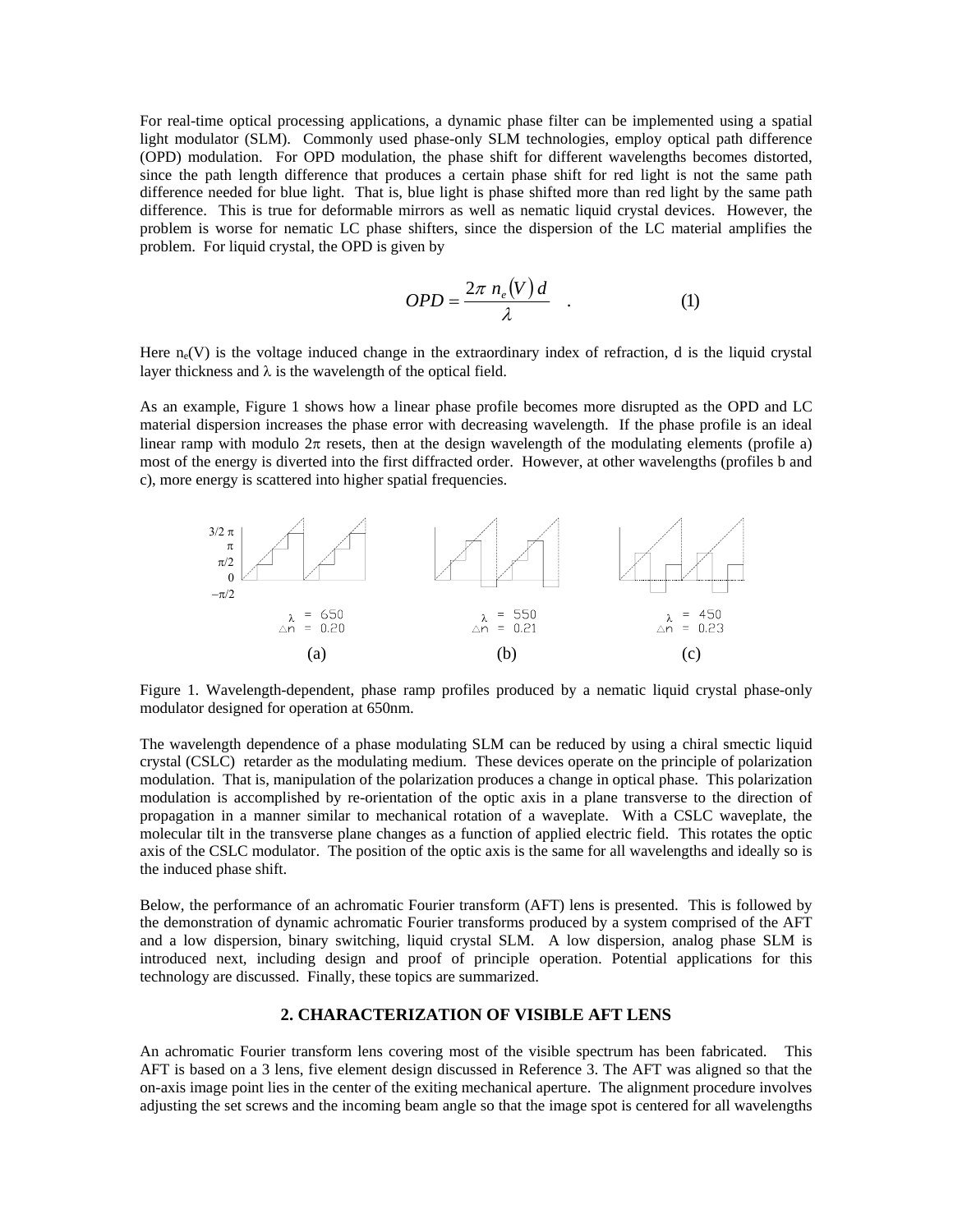across the bandwidth. The following test wavelengths were used (8 nm bandwidth): 535 nm, 564 nm, 593 nm, 622 nm, 650 nm.

The measured specifications are:

Design Spectral Band = 535 nm to 650 nm;

Focal length =  $204.25$  mm (at 593 nm);

Stop Diameter (located at the first lens surface)  $= 12$  mm;

 $F-number = 19;$ 

System Length  $= 695$  mm.

After the lens was aligned, the following measurements were performed:

- Spot diameter for all test wavelengths (on-axis)
- Longitudinal chromatic aberration for all test wavelengths
- Lateral chromatic aberration for all test wavelengths using input gratings with periods of  $540 \mu m$ ,  $108$  $\mu$ m and 42  $\mu$ m
- Distortion using input gratings with periods of 540  $\mu$ m, 108  $\mu$ m and 42  $\mu$ m

All of the measurements were performed by viewing the image spots through a microscope viewing system and translating the viewing stage using precision linear stages. The test gratings, linearly blazed and optimized for the visible region, were fabricated and replicated on BK7 blanks. The lateral position of the zeroeth order image spot served as the "on-axis" reference point for each grating to eliminate the effect of wedge in the substrate. Incidentally, the maximum observed image shift due to substrate wedge for all gratings was 25 microns.

The spot diameter was measured for a 12 mm diameter input aperture. This provides a lens F-number of 19 and implies an Airy diameter of 25 microns @ 593 nm. No grating was present during these measurements. The spot diameter was measured from zero intensity points. The measurement error is estimated to be +/- 0.005 mm. Refer to Figure 2.



Figure 2. Spot diameter at focus for each test wavelength.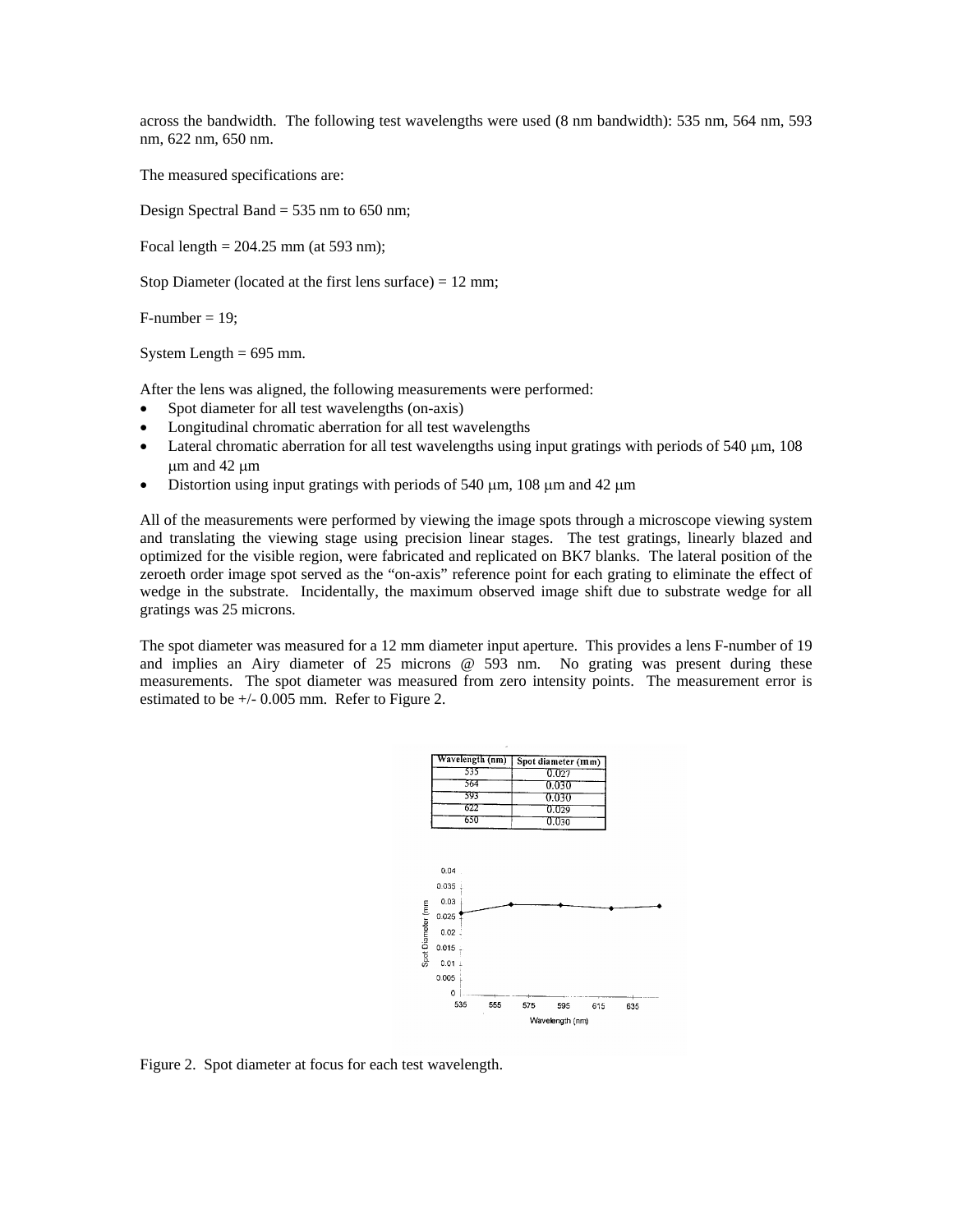The longitudinal position of best focus was measured for all wavelengths. The positions shown below in Figure 3 are relative to the middle wavelength, 593nm. No grating was present during these measurements. The measurement error is estimated to be +/- 0.075 mm.

|                                  | Wavelength (nm)                    |     |     | Longitudinal chromatic |     |     |
|----------------------------------|------------------------------------|-----|-----|------------------------|-----|-----|
|                                  |                                    |     |     | aberration* (mm)       |     |     |
|                                  | 535                                |     |     | $+0.559$               |     |     |
|                                  | 564                                |     |     | $+0.229$               |     |     |
|                                  | 593                                |     |     | 0.000                  |     |     |
|                                  | 622                                |     |     | $-0.114$               |     |     |
|                                  | 650                                |     |     | $-0.343$               |     |     |
|                                  | Results are positions relative to  |     |     |                        |     |     |
|                                  | that of 593 nm. Negative is        |     |     |                        |     |     |
|                                  | towards the lens, positive is away |     |     |                        |     |     |
|                                  | from the lens                      |     |     |                        |     |     |
|                                  |                                    |     |     |                        |     |     |
|                                  |                                    |     |     |                        |     |     |
|                                  |                                    |     |     |                        |     |     |
|                                  |                                    |     |     |                        |     |     |
|                                  |                                    |     |     |                        |     |     |
|                                  | 0.8                                |     |     |                        |     |     |
|                                  | 0.6                                |     |     |                        |     |     |
|                                  | 0.4                                |     |     |                        |     |     |
|                                  | 0.2                                |     |     |                        |     |     |
|                                  | 0                                  |     |     |                        |     |     |
| (mm)                             | $-0.2535$                          | 555 | 575 | 595                    | 615 | 635 |
|                                  |                                    |     |     |                        |     |     |
|                                  | $-0.4$                             |     |     |                        |     |     |
|                                  | $-0.6$                             |     |     |                        |     |     |
| Longitudinal Chromatic Aberratio | $-0.8$                             |     |     |                        |     |     |
|                                  | $-1$                               |     |     |                        |     |     |
|                                  |                                    |     |     | Wavelength (nm)        |     |     |

۰

Figure 3. Longitudinal chromatic aberration.

The lateral image spot position was measured for all wavelengths and for three different grating periods. The positions shown in Figure 4 below are relative to the middle wavelength, 593 nm. The measurement error is estimated to be +/- 0.005 mm.

| Lateral chromatic aberration* (mm) |                   |                   |                  |  |  |  |  |  |
|------------------------------------|-------------------|-------------------|------------------|--|--|--|--|--|
| Wavelength (nm)                    | $Period = 540$ um | $Period = 108$ um | $Period = 42$ um |  |  |  |  |  |
|                                    | 0.UUU             | +0.001            | -0.004           |  |  |  |  |  |
| 564.                               | 0.000             | $-0.001$          | -0.003           |  |  |  |  |  |
| 593                                | 0.000             | 0.000             | 0.000            |  |  |  |  |  |
| 622                                | -0.001            | +11 1 11 1        |                  |  |  |  |  |  |
|                                    |                   |                   |                  |  |  |  |  |  |

\* Results are positions relative to that of 593 nm. Negative is towards the optical axis, positive is away from the optical axis



Figure 4. Lateral chromatic aberration.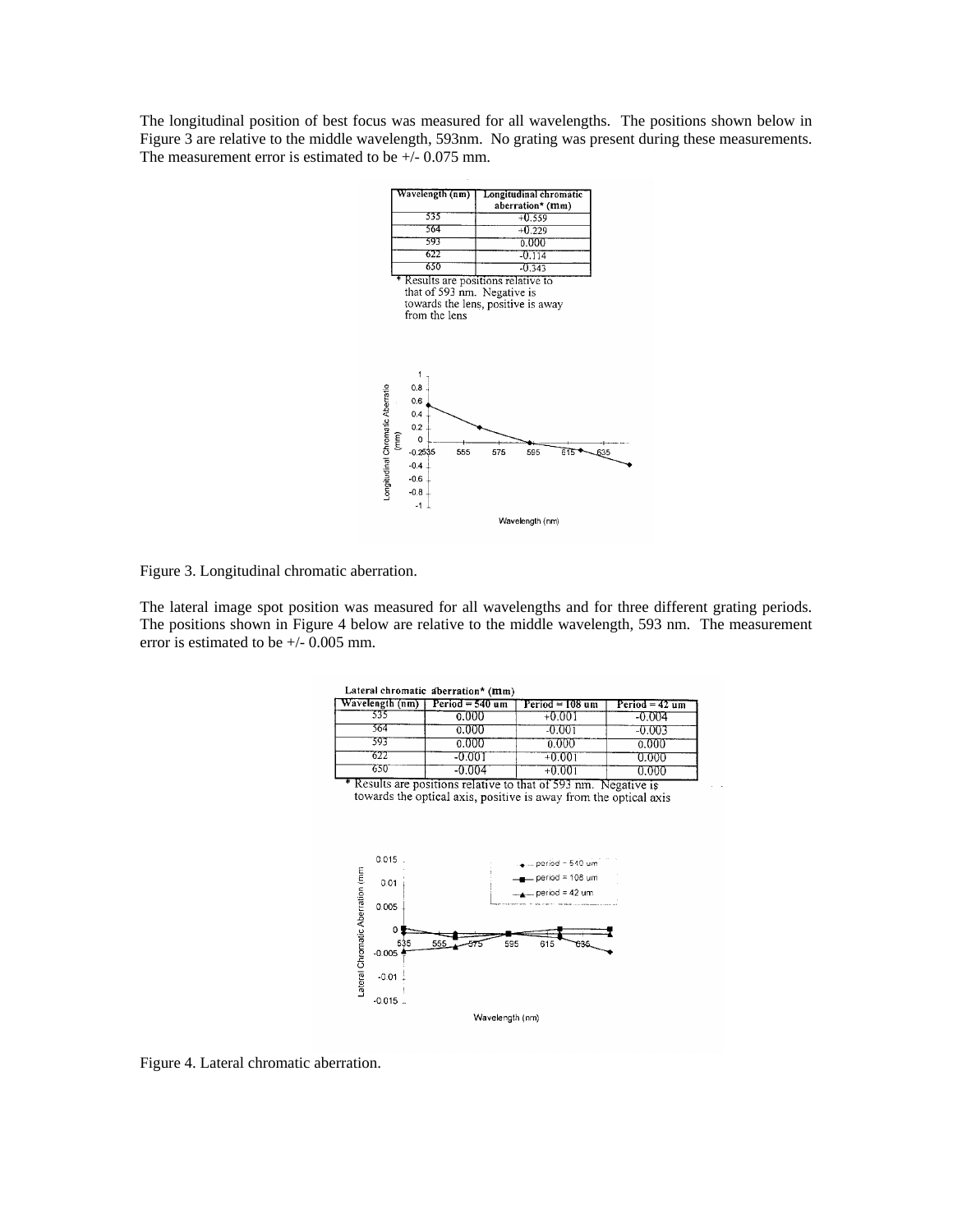The distortion was measured for three different grating periods. An ideal Fourier transform lens obeys the following relation for lateral image position:  $y = f\sin\theta$ , where y is the image height, f is the focal length, and  $\theta$  is the input beam angle. Therefore, the distortion error for such a lens can be expressed as, Error<sub>distortion</sub> =  $y_{actual}$  - fsin $\theta$ , where  $y_{actual}$  is the actual or measured image height. The table accompanying Figure 5 shows the actual image height for  $\lambda = 593$  nm and the resulting distortion error for a focal length of 204.25 mm. This calibrated focal length minimizes the peak to valley distortion error as a function of image height (or equivalently grating period). The image height measurement error is estimated to be +/- 0.015 mm.

| 540<br>108<br>42<br>0.03<br>$0.02$ .<br>Distortion Error (mm<br>0.01<br>0<br>$-0.01$ | 0.0629<br>0.3146<br>0.8090 | 0.224<br>LI 21<br>2.884    | 0.229<br>1.130 | $+0.005$<br>$+0.009$ |
|--------------------------------------------------------------------------------------|----------------------------|----------------------------|----------------|----------------------|
|                                                                                      |                            |                            |                |                      |
|                                                                                      |                            |                            |                |                      |
|                                                                                      |                            |                            | 2.875          | $-0.009$             |
| $-0.02$<br>$-0.03 \perp$                                                             | 0.5                        | 1.5<br>1<br>$\overline{c}$ | 3              |                      |

Figure 5. Distortion error for achromatic Fourier transform lens.

Based on the measurements provided, the performance of this lens is excellent. All of the measured quantities are equal to the targeted values to within the associated measurement errors except for longitudinal chromatic aberration. This is not expected to present a problem as the spot size does not vary appreciably through focus. The depth of focus for a 7.82 mm input diameter aperture (same as the SLM) is approximately +/-0.800 mm which encapsulates the range of the measured values. The accuracy of the lateral placement of the spots is at least one-half of one spot width for all wavelengths and grating periods tested.

# **3. BINARY SPATIAL LIGHT MODULATOR**

The key to producing a broadband dynamic Fourier transform is a low dispersion spatial light modulator. A liquid crystal grating which produces binary phase achromatically at visible wavelengths is accomplished using a CSLC (chiral smectic liquid crystal) SLM (spatial light modulator) of 256x256 pixels which is a zero order quarter-wave retarder at 570 nm. On reflection, this device acts as a rotative half-wave plate. The pixel pitch is 21  $\mu$ m. Consequently the minimum grating period is 42  $\mu$ m. The SLM modulates the light using polarization manipulation. For the case considered here linearly polarized light was incident on the SLM. Depending on the SLM's optic axis with respect to the incident polarization, it acts as a binary amplitude or phase modulator. For amplitude modulation, the CSLC optic axis is either parallel to the incident polarization (producing a bright state) or at  $45^{\circ}$  (resulting in a  $90^{\circ}$  rotation of the polarization and a dark state). For binary phase modulation, the optic axis of the CSLC alternates between orientations of 22.5  $\degree$  and 67.5  $\degree$  with respect to the incident polarization yielding 0 and  $\pi$  radians of phase, respectively. This device can operate at 1000 frames per second.

#### **4. BROADBAND SYSTEM DEMONSTRATION FOR VISIBLE LIGHT**

The test configurations for demonstrating achromatic Fourier transformations of broadband phase patterns are shown in Figure 6. Figure 6(a) shows the set-up with standard output coupling lenses. These are used to produce a wavelength dependent Fourier transform at a focal point of 204 mm. The focal point is chosen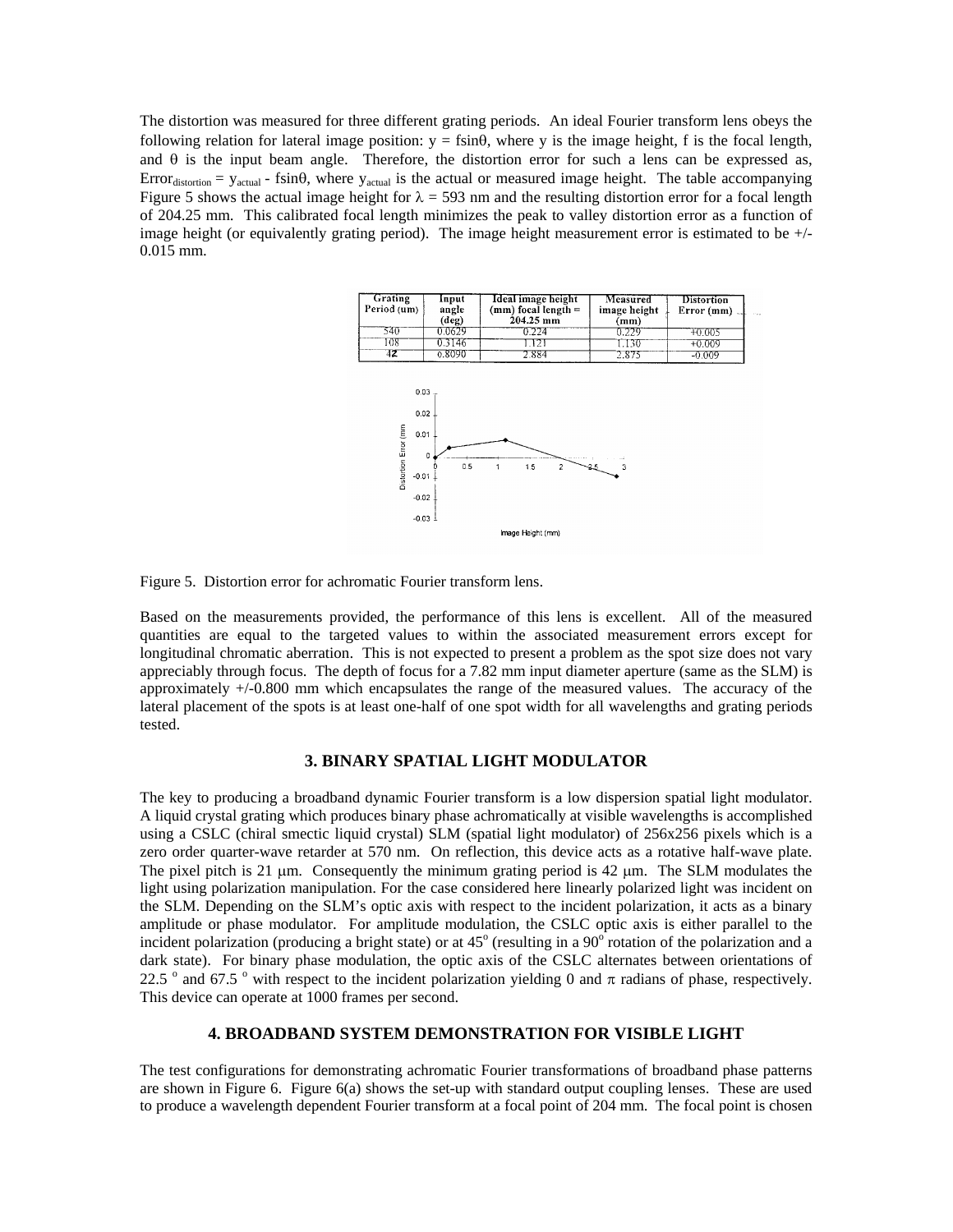so that the two-lens combination will produce the same magnification as the achromatic Fourier transform lens. To achieve this focal length, two 250 mm focal length lenses were placed 194 mm apart. In Figure 6 (b), The AFT lens replaces the two chromatic output lenses.



Figure 6. Test configurations for the system demonstration using components that operate over the visible spectrum. (a) System with standard output lenses. (b) System with AFT lens.

For this demonstration, a broadband binary SLM is used to generate grating patterns. The SLM is illuminated with a plane wave from a broadband source. The broadband plane wave is generated by spatially filtering a thermal source and collimating the filtered light. An IR-cut filter is used to limit the spectral band to visible wavelengths (400 nm to 650 nm). This light is then polarized and reflected onto the SLM using a broadband polarizing beam cube.

After the polarized light passes through the beam cube, it is then correctly aligned with the optic axis of the SLM using a passive rotatable half-wave plate in front of the SLM. For binary phase modulation, the input light's polarization is made to bisect the SLM's rotation angle, as discussed above. If the passive half-wave plate is rotated  $\pm$  11.25 degrees, a binary amplitude pattern is generated instead of a phase pattern. This occurs because the incident polarization is now aligned parallel to the optic axis of the CSLC modulator when the SLM is in one of its two states. The light reflected from the SLM passes back through the passive half-wave plate. When the light is reflected back through the half-wave plate, the waveplate's rotation is cancelled which re-aligns the light's polarization to the beam cube. This arrangement allows the modulated component of the reflected light to pass through the polarizing beam cube producing a broadband pattern at the front focal plane of the (a) output lenses or (b) the achromatic Fourier transform lens. The unmodulated component is reflected by the beam cube back into the source. After exiting the polarizing beam cube, the modulated light is processed by either the two output lenses or the AFT, depending on the set-up.

Figure 7 shows photographs of the far field patterns for a binary phase grating of period 42  $\mu$ m. In 7 (a) the output is taken from the chromatic coupling lenses of the set-up in Figure 6 (a). While for 7 (b), the grating dispersion is corrected by the AFT lens of set-up 6 (b). In fact, the far field pattern of Figure 7 (b) shows that the AFT lens actually overcompensates slightly. (Red is now somewhat closer to the zero order.) Recall that the AFT was optimized for a BK7 grating which operates on the principle of optical path difference. Since the phase reset of the SLM is broadband, the modulation dispersion is absent and the far field pattern is slightly over-corrected. In both 7(a) and 7(b) a secondary blue-green spot appears near and just below the zero order. This spot is a reflection from the beam splitter cube.

With an achromatic Fourier transform lens the grating dispersion is corrected causing the diffracted orders to be focussed to a dot, as in 7 (b), instead of a dash, seen in 7 (a). The AFT is actually a lens system consisting of several elements. This lens system uses diffractive and refractive components to create different magnifications between common focal planes for the spectral components within broadband light. This wavelength-dependent scaling (or lateral color) eliminates the dispersion caused by the grating pattern and thus produces wavelength-independent spatial distributions for the transform. Figure 7 demonstrates that this arrangement operates as described.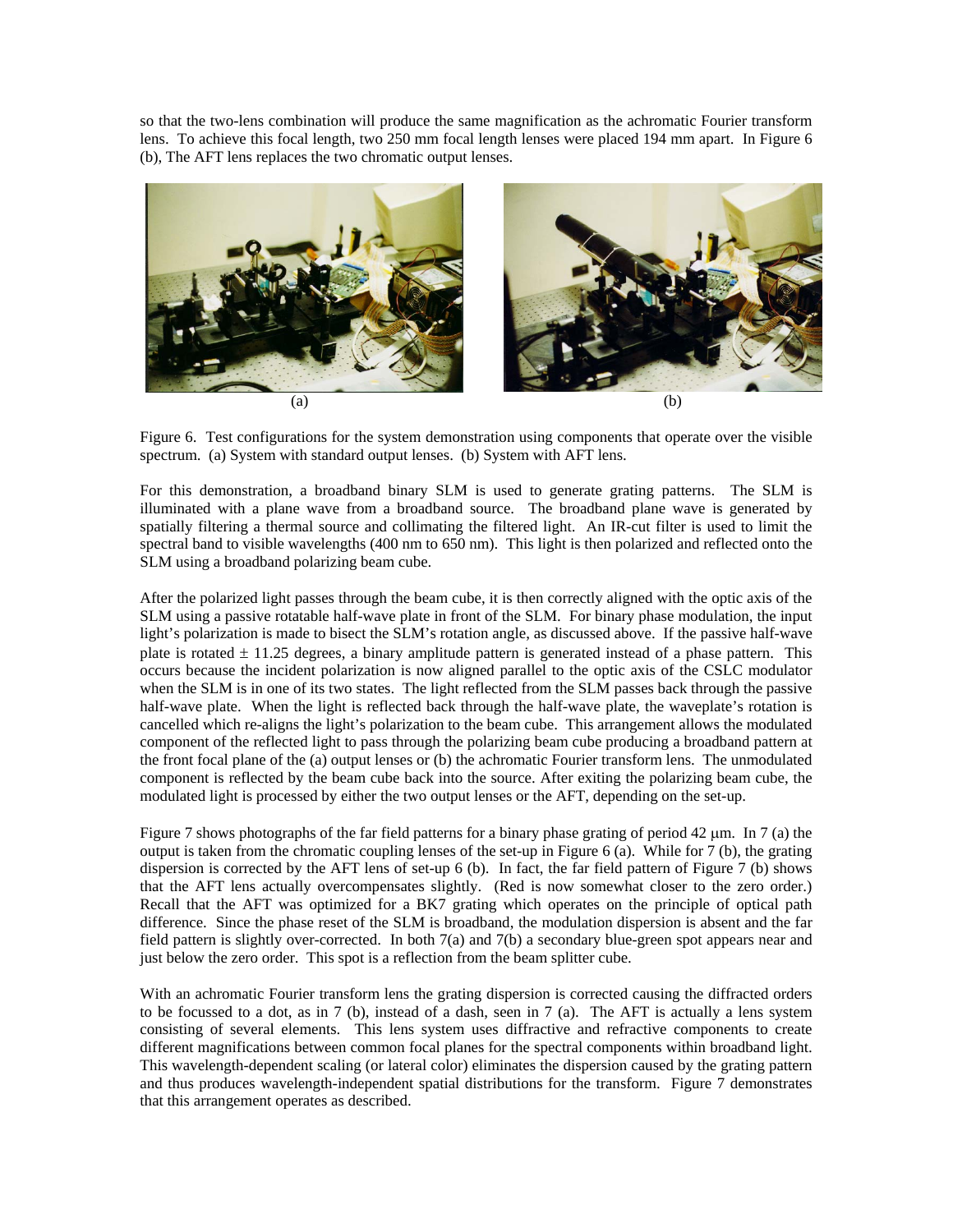

Figure 7. Photographs of the far field diffraction pattern for a 42  $\mu$ m period binary phase grating. (a) grating dispersion is present. (b) the AFT compensates for grating dispersion.

Because of the dynamic range of photographic film, the zero order diffraction is enhanced in Figure 7. Figure 8 shows the 256 level thermal prints corresponding to the far field patterns of Figure 7. Note that the thermal prints clearly demonstrate an insignificant intensity in the undiffracted zero order compared to the first order.



Figure 8. Thermal prints of the diffraction patterns in Figure 7. Note that the zero order is almost nondiscernable in the 256 level thermal prints of the phase grating far field diffraction patterns.

These results demonstrate that the CSLC modulator produces a wavelength-independent phase shift, since the remnant central order is small even though the illumination is broadband, which is evident from the grating dispersion visible in the uncompensated diffracted orders (left side).

Figure 9 shows photographs of the dispersive and corrected far field diffraction patterns corresponding to a checker board pattern written to the SLM. These photos demonstrate that the AFT lens corrects grating dispersion regardless of azimuth. The checker board pattern is not perfectly symmetric, which results in a significant amount of undiffracted light in the zero order.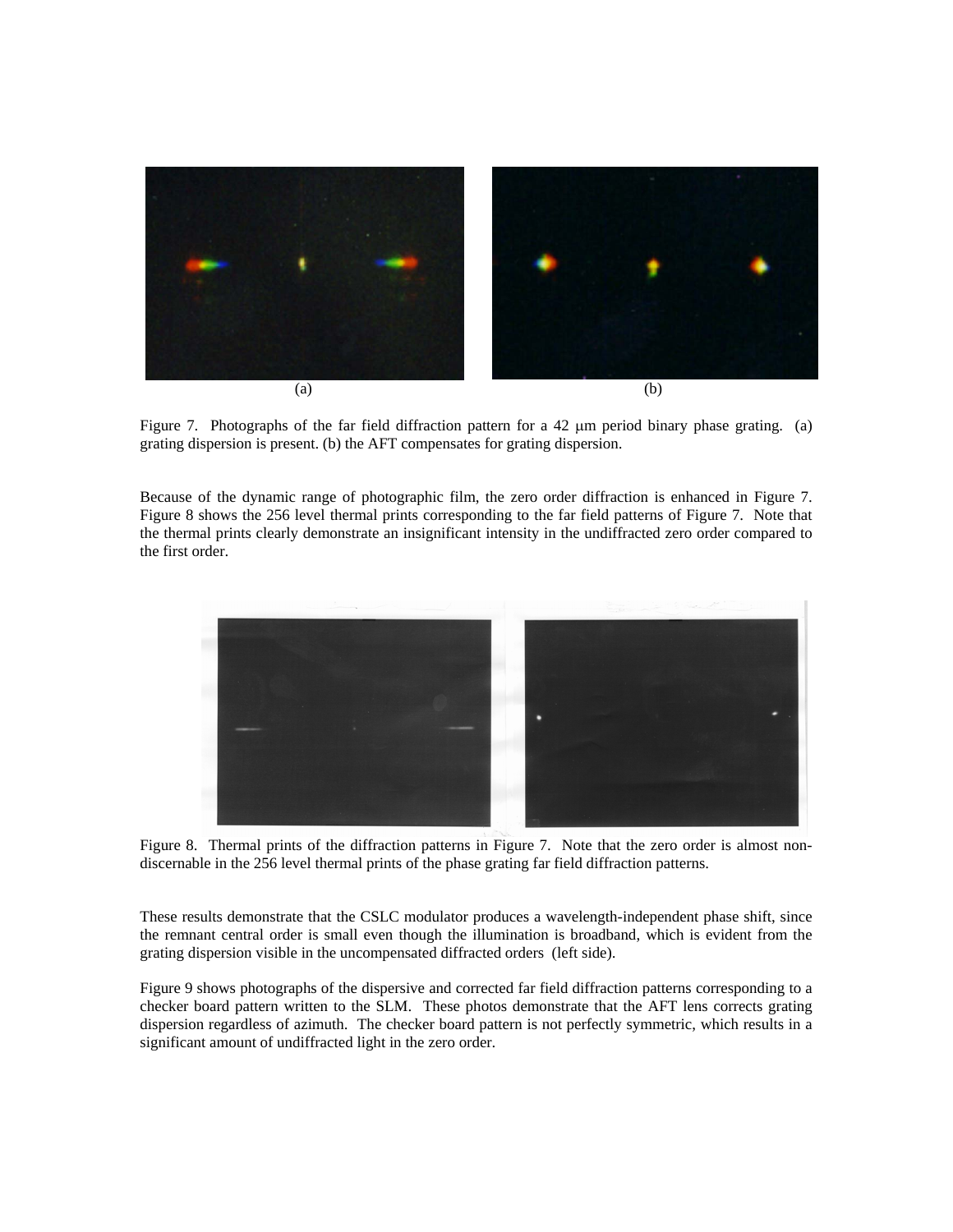

Figure 9. Photographs of the far field patterns for a checker board written to the SLM. (a) Grating dispersion is present for the two-lens set-up of Figure 6 (a). (b) Grating dispersion has been corrected by the AFT lens.

### **5. ANALOG PHASE SPATIAL LIGHT MODULATOR**

One obvious improvement to the system would be extension of the non-dispersive phase modulation to analog operation with a modulation depth of up to  $2\pi$ . To achieve such a modulation depth using a topological phase shift requires a reflection mode device with an optic axis reorientation of 90 degrees<sup>3</sup>.

A cross section of a sub-millisecond  $2\pi$  phase-only modulator is shown below. This modulator requires a high-voltage backplane that has highly-reflective mirrors over the pixels and is optically flat over the area of the array. Above the mirrors is a passive quarter-wave retarder which preserves the handedness of the circularly polarized light incident on the modulator. This passive retarder is a polymer nematic liquid crystal (PNLC). A barrier layer separates the polymer LC from the active half-wave retarder. This barrier layer is a thin passivation that protects the solid nematic material from being dissolved by the CSLC that is used for the active wave-plate.



Figure 10. Scale drawing of the  $2\pi$  CSLC modulator on a VLSI backplane.

The phase modulator design presented above requires a rotative half-wave CSLC retarder. As mentioned above, this CSLC retarder should ideally have a full molecular rotation angle of 90° to provide a full  $2\pi$ phase shift. The molecular tilt is a function of the material being used. The only CSLC that has sufficient tilt is a chiral smectic C (SmC\*) material.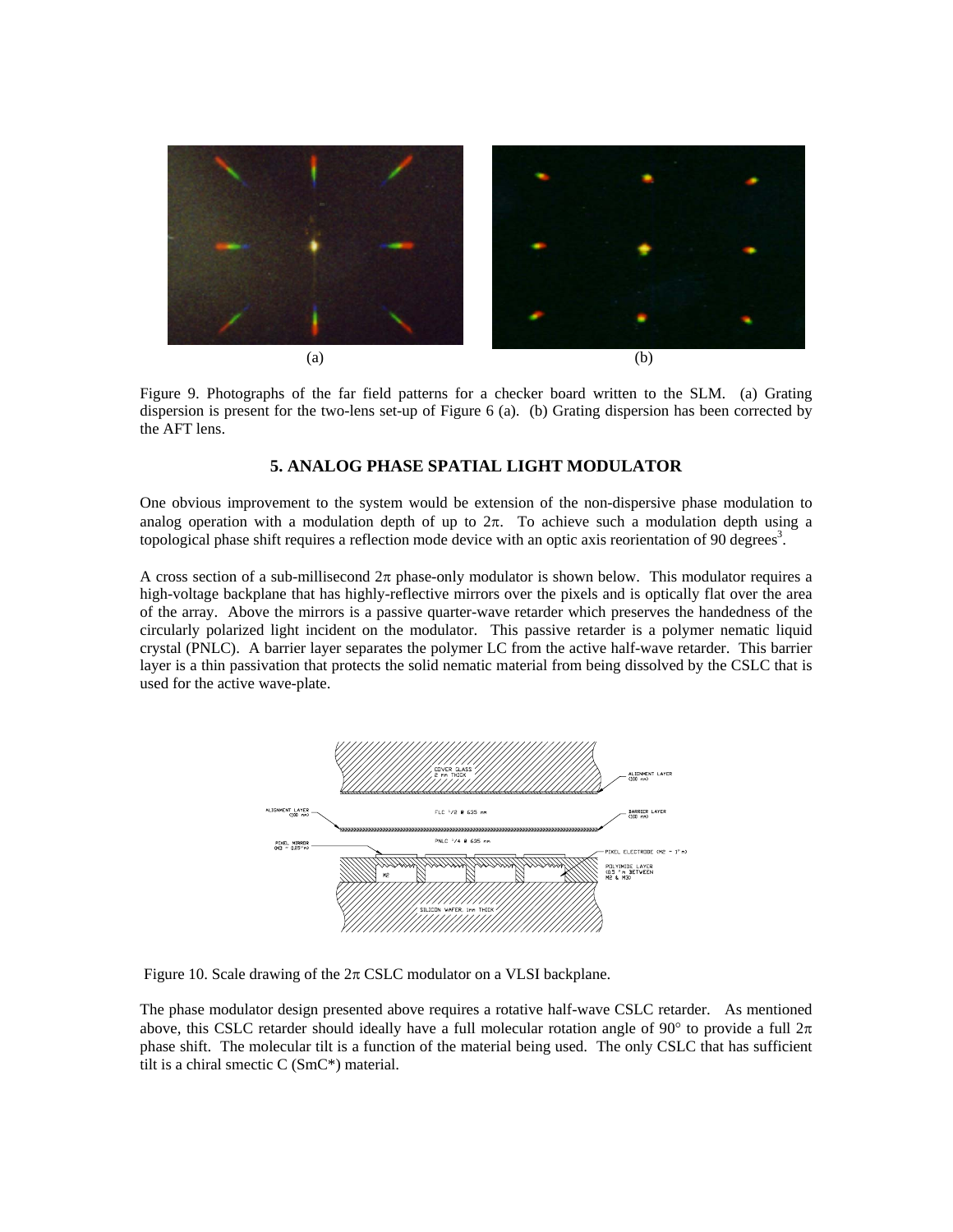It is a common belief that SmC\* materials are inappropriate for analog SLMs, because despite their large tilt angles and low voltage requirements, their switching tends to be binary in nature. However, it is now known and has been demonstrated that certain SmC\* materials exhibit a controllable analog optical response $6,7$ .

A fixed quarter-wave retarder comprised of a polymer nematic liquid crystal (PNLC) was fabricated onto a VLSI backplane. Next this device was gapped using two micron spacers and filled with a high-tilt CSLC. Switching the VLSI backplane as a single pixel device yields an estimate of the required applied voltage. The device tested was a 128x128 SLM backplane. The PNLC film was approximately 1 micron thick and the CSLC reflected a blue color when the device was placed beneath a polarizer, indicating a half-wave of retardation in the red.

A Plot of the optical response for a 1 Hz square wave applied to the integrated modulator is shown in Figure 11 below. The integrated modulator consists of VLSI backplane, passive PNLC  $\lambda/4$  retarder, active CSLC λ/2 retarder and ITO-coated coverglass. The 78 degrees of optic axis reorientation translate to a phase modulation depth of 312 degrees. This is enough to implement 7 uniformly spaced quantized phase levels. The CSLC used has a theoretical maximum reorientation of 86 degrees, but materials exist which can reorient by as much as 96 degrees.



Figure 11. Optic axis orientation as a function of applied voltage at 1 Hz. Here the integrated modulator is configured to switch as a single pixel. Orientation of the optic axis relative to the zero field state is denoted by  $\alpha$ 1 or  $\alpha$ 2, each representing a different polarity.

## **6. POTENTIAL APPLICATIONS OF THIS TECHNOLOGY**

Optical processing and beam steering are just two possible areas of application for this technology. Other possibilities include communications, diffractive and adaptive optics. For routing data packets in a wavelength division multiplexing (WDM) system, an array of non-dispersive phase shifters could be used to reduce crosstalk between channels. In adaptive optics, the goal is to correct the wavefront of the optical signal allowing the broadband light to be correctly imaged. If the adaptive optical system is diffractive, the spectral components separate, blurring the image. However, this effect is correctable using the achromatic Fourier transformer if the phase shifter is not dispersive. For a phase shifter that is dispersive, no one has found a method for correcting the problem except by limiting the diffraction to very small angles (i.e. limiting the resolution of the adaptive optics). Applications for adaptive optics are increasing beyond telescope imaging systems where large deformable mirrors are used to correct the effects of atmospheric turbulence. For example, adaptive optics are being considered for medical imaging systems where the image is distorted by body fluids. There are many of these types of applications, if the adaptive optics have